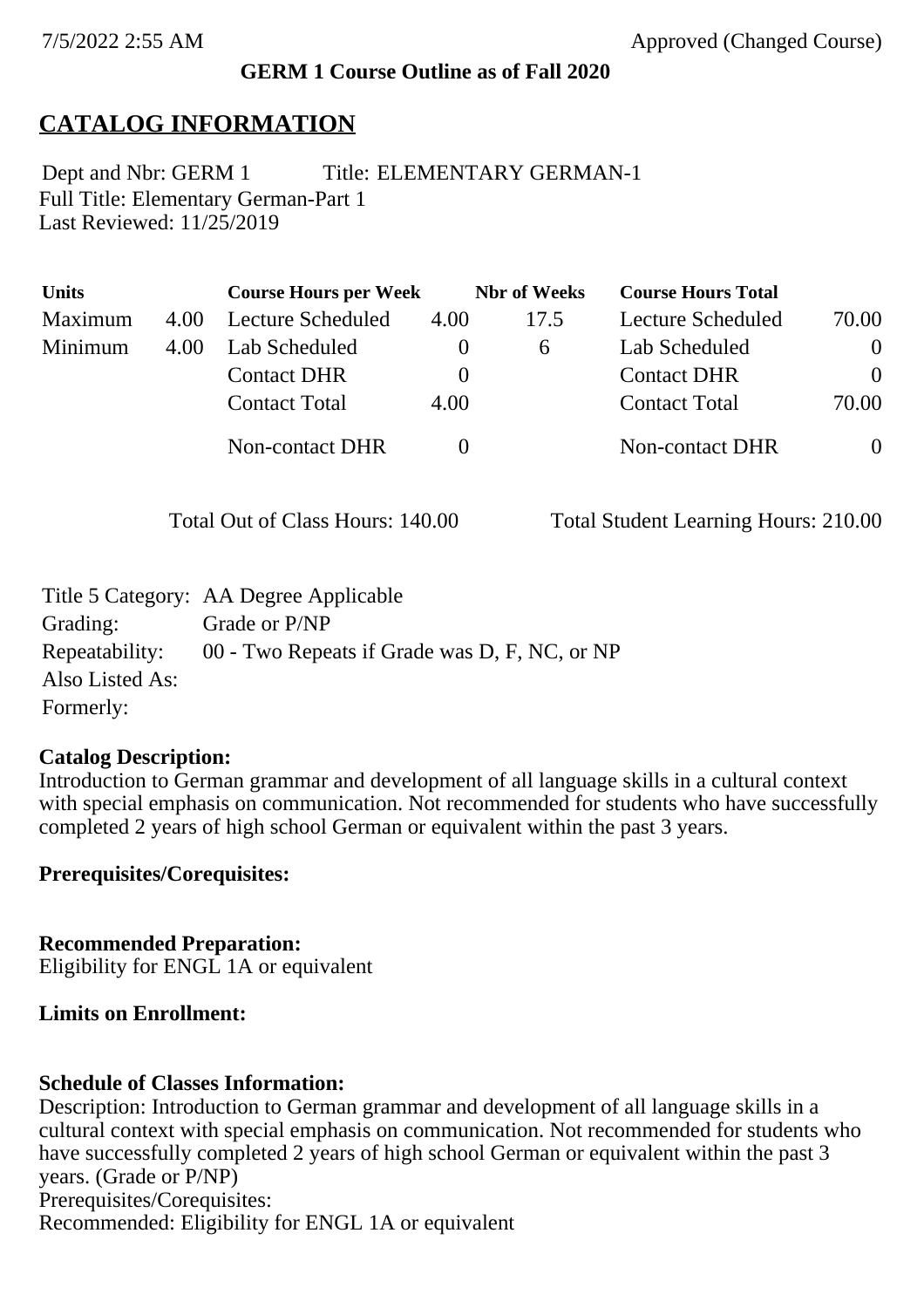# **ARTICULATION, MAJOR, and CERTIFICATION INFORMATION:**

| <b>AS Degree:</b>                 | <b>Area</b><br>E                       | <b>Humanities</b>           |                  | Effective:<br>Fall 1981 | Inactive: |
|-----------------------------------|----------------------------------------|-----------------------------|------------------|-------------------------|-----------|
| <b>CSU GE:</b>                    | <b>Transfer Area</b><br>C <sub>2</sub> | <b>Humanities</b>           |                  | Effective:<br>Fall 1981 | Inactive: |
| IGETC:                            | <b>Transfer Area</b><br>6A             | Language Other Than English |                  | Effective:<br>Fall 1981 | Inactive: |
| <b>CSU Transfer: Transferable</b> |                                        | Effective:                  | <b>Fall 1981</b> | Inactive:               |           |
| <b>UC Transfer:</b> Transferable  |                                        | Effective:                  | Fall 1981        | Inactive:               |           |

**CID:**

## **Certificate/Major Applicable:**

[Major Applicable Course](SR_ClassCheck.aspx?CourseKey=GERM1)

# **COURSE CONTENT**

### **Student Learning Outcomes:**

Upon completion of the course, students will be able to:

- 1. Speak, read and write in comprehensible German
- 2. Understand, ask and answer simple spoken questions in German, using proper pronunciation and intonation
- 3. Recognize and follow basic instructions and directions in German
- 4. Make simple oral and written statements and requests in German about present and past events
- 5. Communicate basic impressions about differences between the American and Germanic cultures

## **Objectives:**

Students will be able to:

- 1. Demonstrate proper pronunciation of written German including letters and diacritical marks unique to the German language
- 2. Formulate, orally and in writing, short sentences and questions and interpret responses of other speakers, using elementary German vocabulary related to everyday topics, such as self, family, school, work, and home life
- 3. Write and speak in German, with a minimum of grammatical, vocabulary, spelling and subject-verb errors, on a range of everyday topics, including school, leisure time, needs, wants, likes and dislikes
- 4. Read and extract general meaning from simplified passages on everyday topics, including cultural topics from authentic German texts
- 5. Apply orally and in writing basic rules of syntax
- 6. Respond to common social scenarios in culturally appropriate ways, including the employment of greetings, personal introductions and polite expressions
- 7. Describe and comment on general social, cultural and historic aspects of the Germanic regions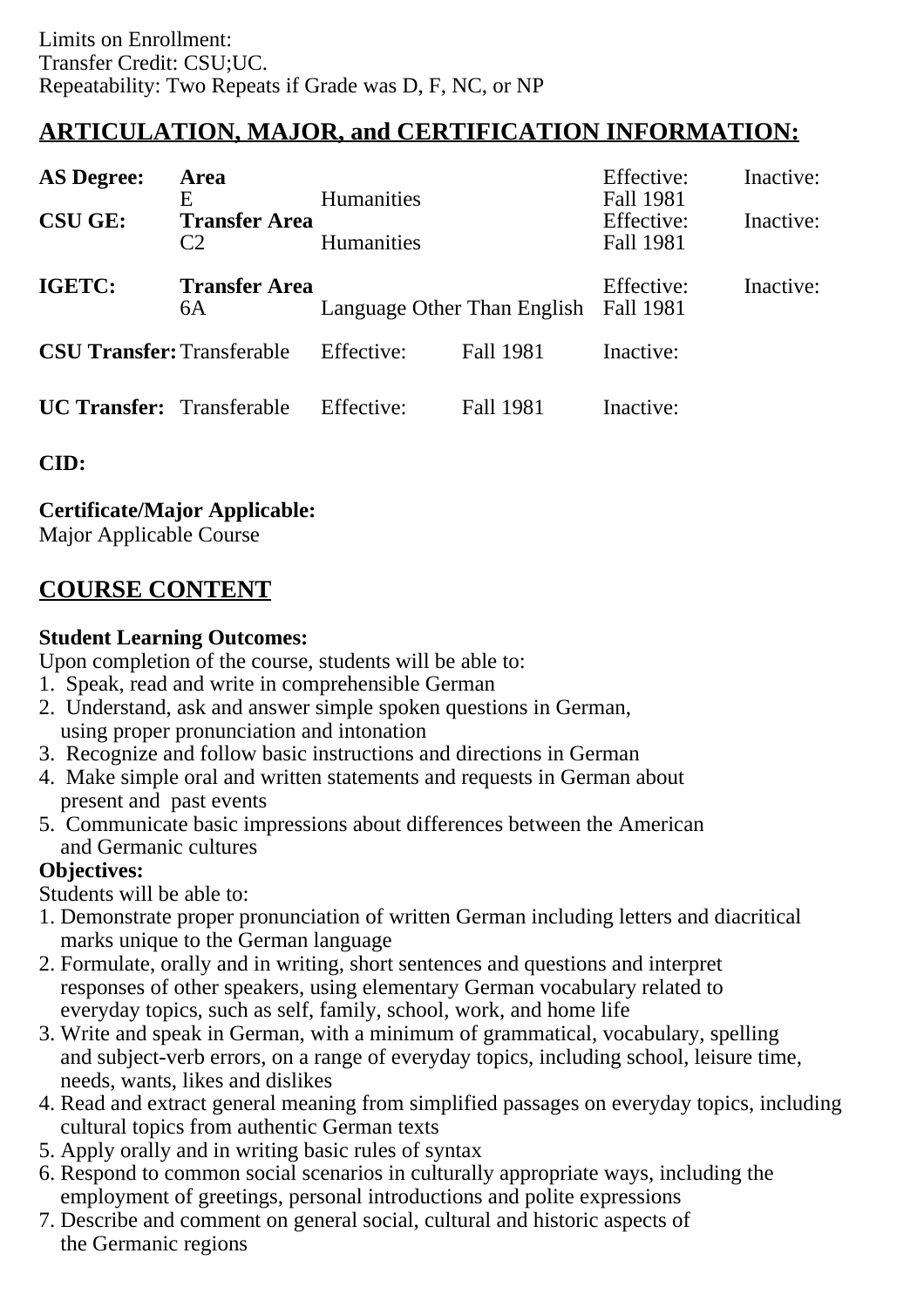## **Topics and Scope:**

- I. Themes and Related Vocabulary
	- A. Greetings, introductions, clothing, colors, numbers 1-1,000,000, ordinal numbers
	- B. Classroom objects, descriptions of things and people, parts of the body
	- C. Family structure, heritage, national origin, countries and languages
	- D. Days of the week, months of the year, seasons and weather, German holidays
	- E. Vacation and pastimes, school and university life, sports and daily routines
	- F. Possessions, gifts, hobbies, talents, plans and obligations
	- G. Physical and emotional states
	- H. Information about demographics, customs, general history and geography of the German-speaking countries and regions

## II. Grammatical Structures

- A. Nouns, pronouns and articles
- B. Formal Sie vs. informal du and ihr
- C. Polite commands
- D. Simple Present Tense of verbs
- E. The verbs haben and sein
- F. Stem-changing verbs
- G. Separable prefix verbs
- H. Expressing likes and dislikes: gern and nicht gern
- I. Telling time
- J. Possessive and descriptive adjectives
- K. Word order in statements and questions
- L. The Nominative and Accusative cases
- M. Accusative prepositions durch, für, gegen, ohne, um
- N. Expressing wishes through möchten
- O. The six modal verbs: können, wollen, mögen, müssen, sollen, dürfen
- P. Dependent clauses
- Q. Talking about the past: the Perfect Tense
- R. Prepositions of time um, am, im
- S. Grammatical terminology and identifying parts of speech

# **Assignment:**

- 1. Studying lessons(s) from the textbook (averaging 15 pages per week)
- 2. Memorizing vocabulary and verb conjugations (averaging 75 words per week)
- 3. Completing exercises in the textbook and workbook or worksheets (averaging 10 exercises per week)
- 4. Completing web-based language activities
- 5. Reviewing for quizzes and tests
- 6. Quizzes  $(5 10)$ , tests  $(3 4)$ , and final exam
- 7. Writing brief compositions; giving short oral reports
- 8. Group projects; interviews
- 9. In-class dictations and written translations

# **Methods of Evaluation/Basis of Grade:**